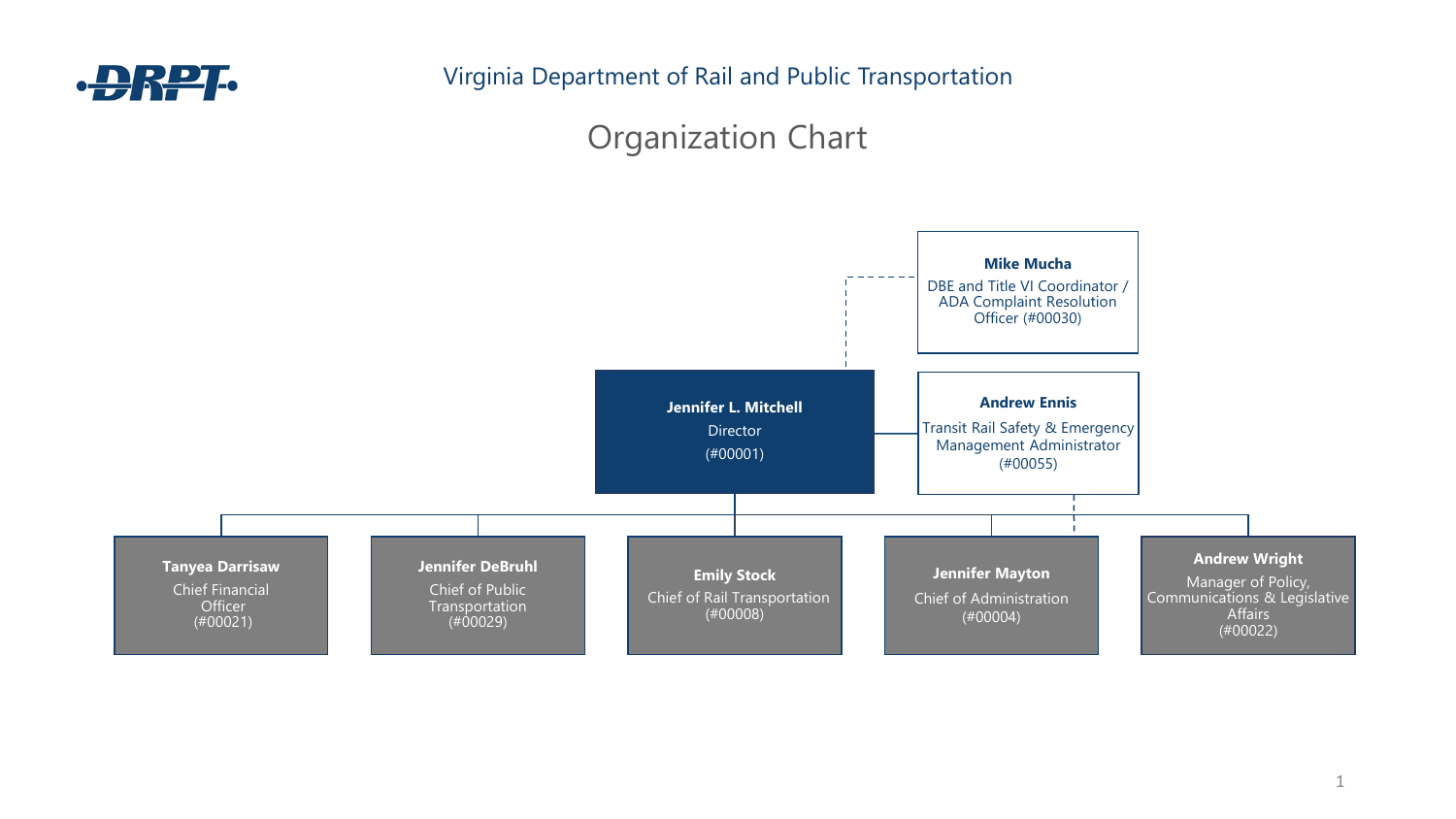

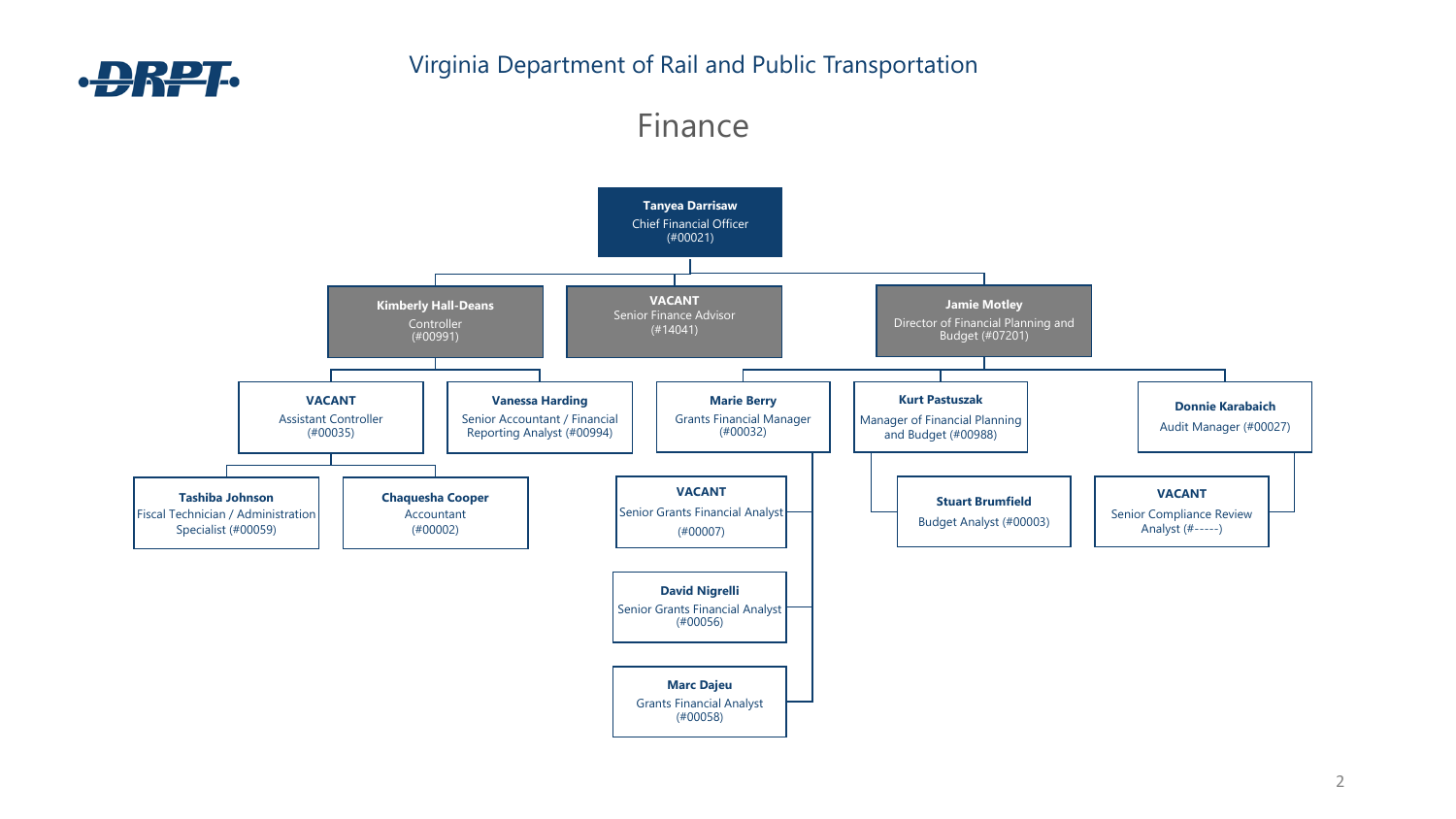

·DRPT·

**Transit** 

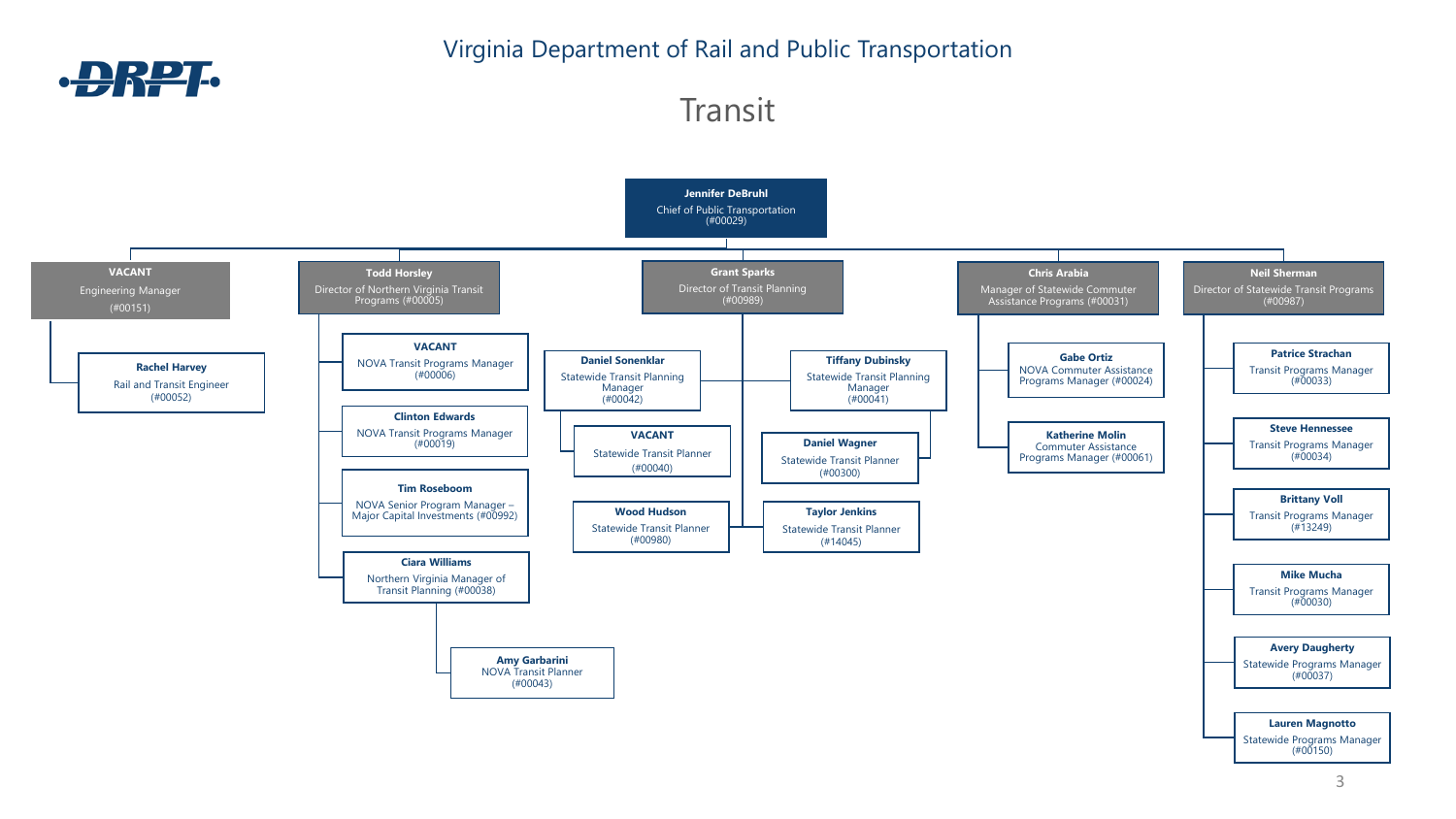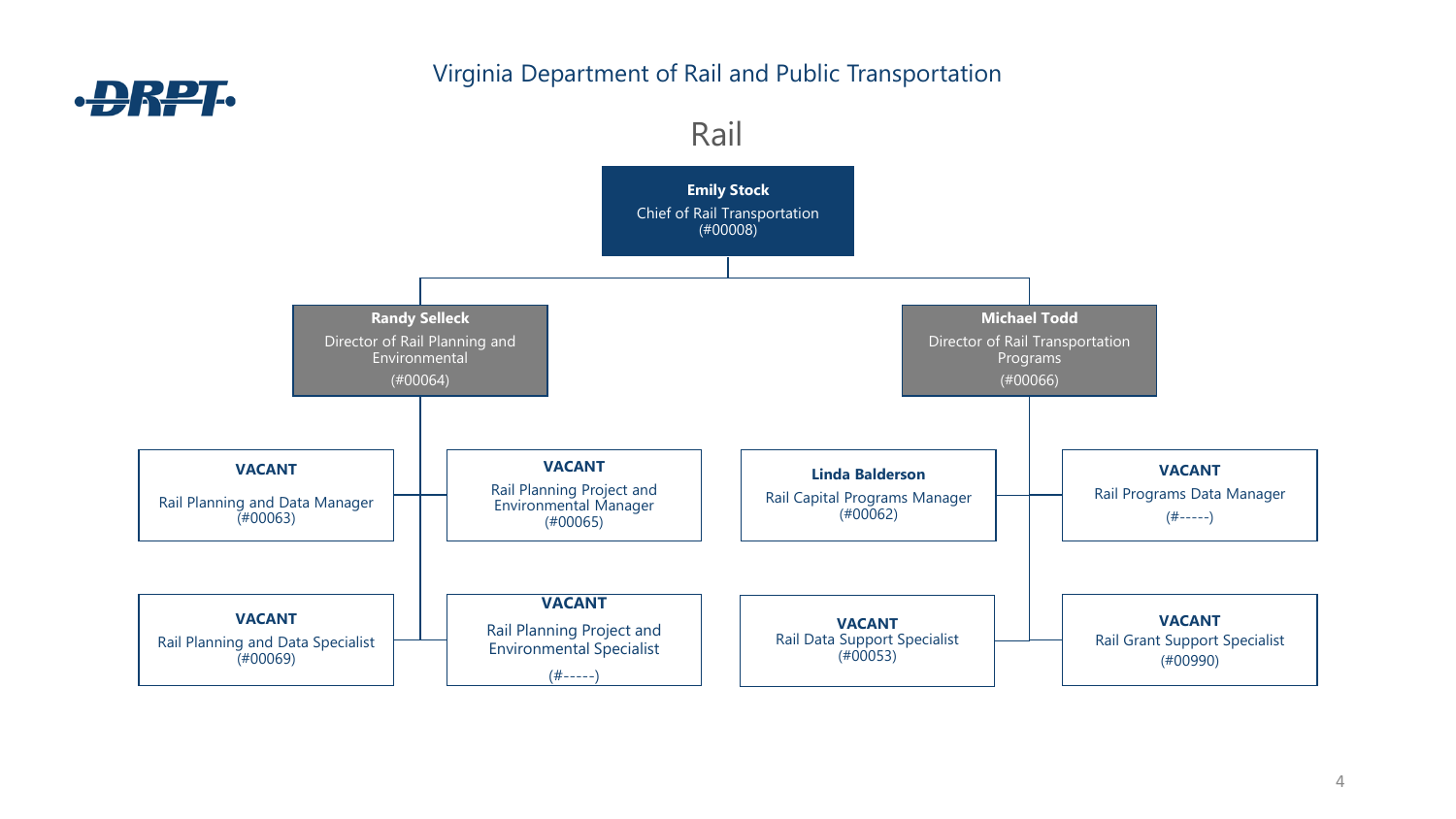

## Administrative Services



Desktop Support Specialist (#00028)